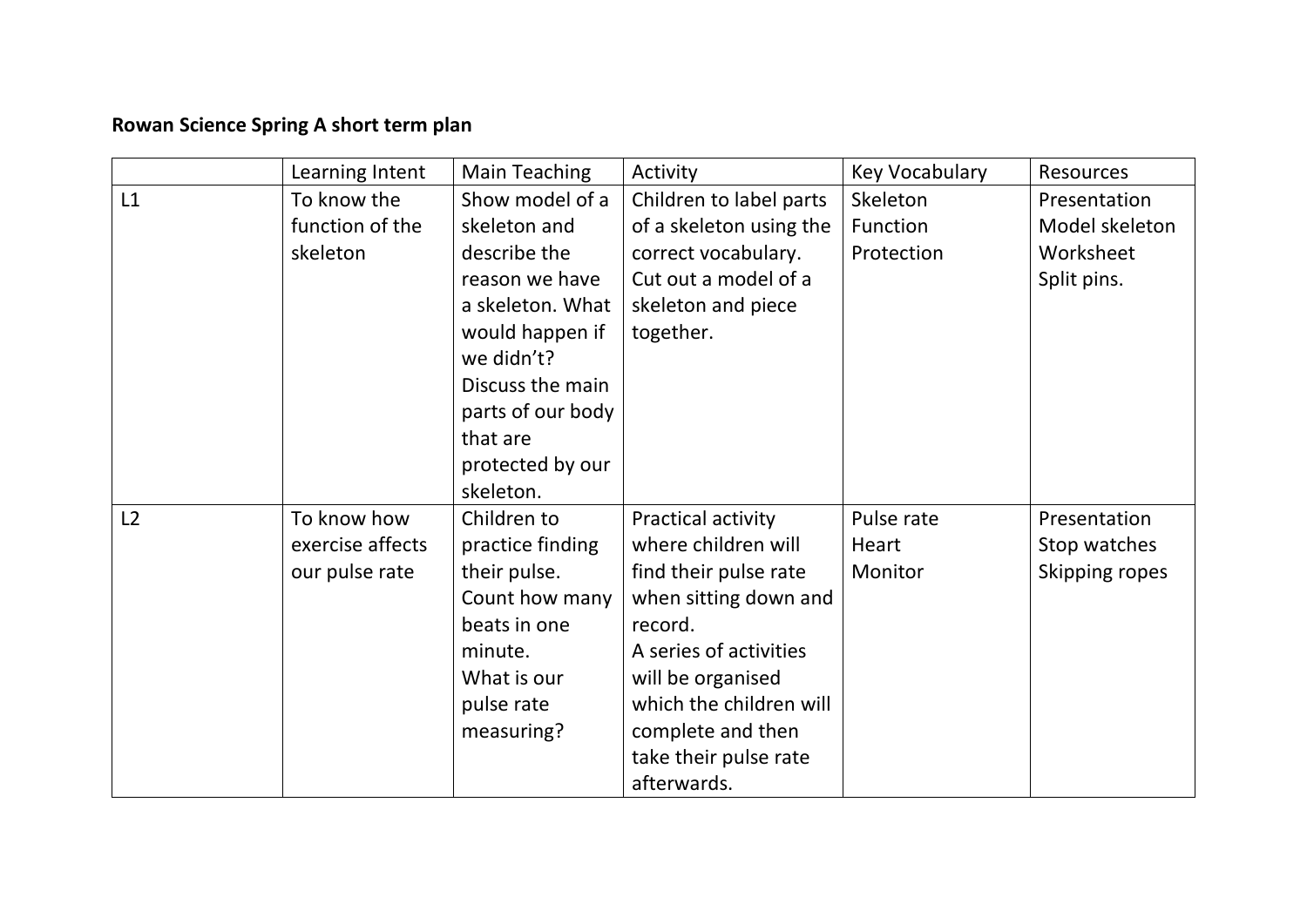|    |                                                                                           | How can we<br>alter the pulse<br>rate?                                                                                                                                                                                                                                                                                                                                                    |                                                                                                                                                                                                                                                                                |                                        |                                     |
|----|-------------------------------------------------------------------------------------------|-------------------------------------------------------------------------------------------------------------------------------------------------------------------------------------------------------------------------------------------------------------------------------------------------------------------------------------------------------------------------------------------|--------------------------------------------------------------------------------------------------------------------------------------------------------------------------------------------------------------------------------------------------------------------------------|----------------------------------------|-------------------------------------|
| L3 | To know how to<br>present last<br>lesson on pulse<br>rate in the form<br>of a line graph. | Discuss the<br>lesson when<br>they took their<br>pulse rate and<br>how did<br>activities affect<br>the rates.<br>What<br>conclusions can<br>they give with<br>reference to rate<br>and exercise.<br>What factors will<br>they need to<br>consider when<br>drawing their<br>graph.<br>Recap on correct<br>vocabulary to<br>use on $x/y$ axis<br>when labelling<br>and a suitable<br>title. | Children to decide on<br>the scale they will use<br>on their graph paper<br>by looking at the<br>minimum and<br>maximum figures<br>needed to record.<br>Draw a line graph.<br>Answer a series of<br>questions from their<br>findings and what<br>conclusions can they<br>give. | Axis<br><b>Labelling</b><br>Line graph | Graph paper<br><b>Results table</b> |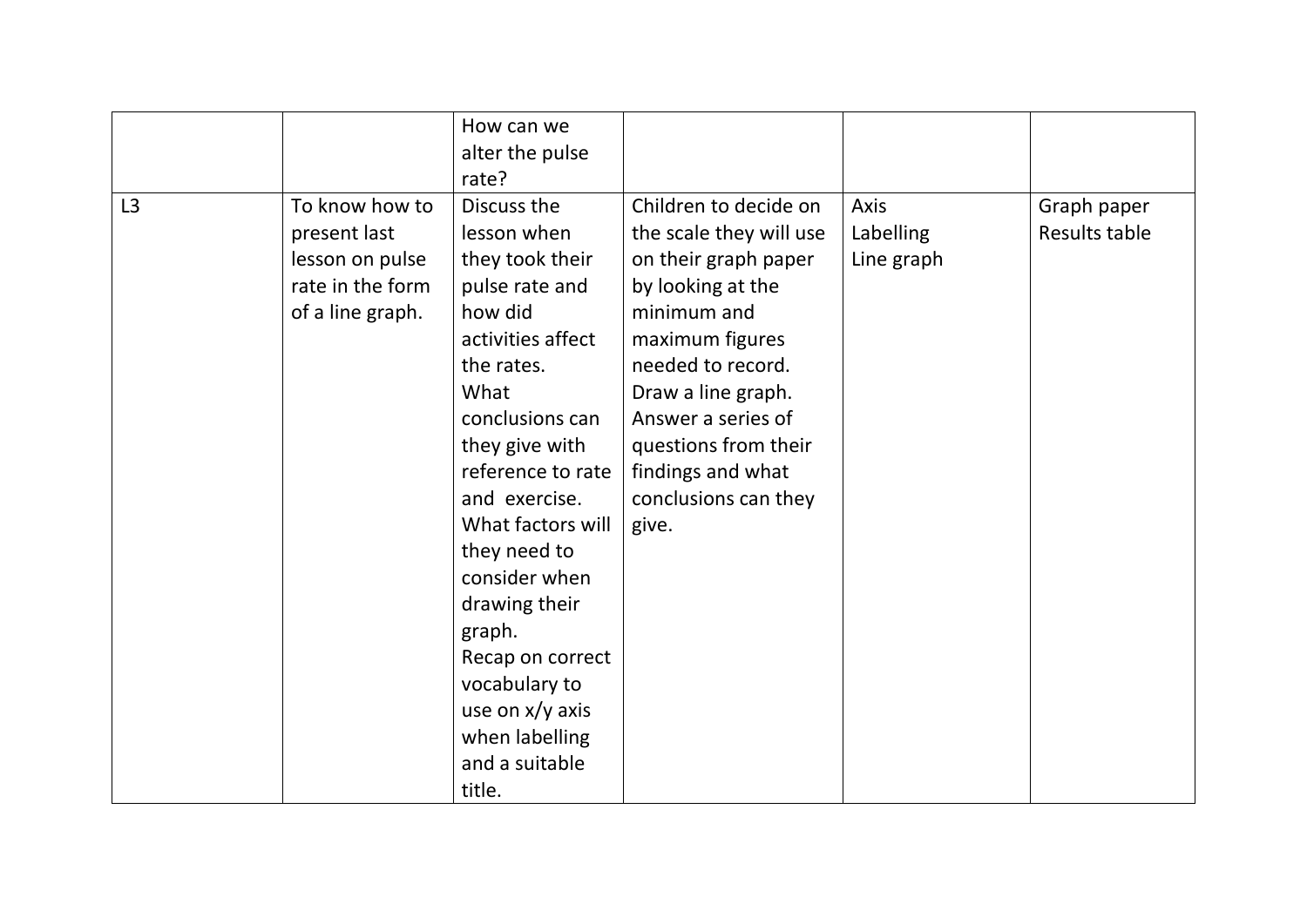| L4 | To know the      | Discuss the heart | Children to draw a    | Valves       | Diagram of a         |
|----|------------------|-------------------|-----------------------|--------------|----------------------|
|    | importance and   | and what do we    | diagram of the heart  | Veins        | heart                |
|    | functions of the | know about it.    | and label all the     | Arteries     | Model of a           |
|    | heart            | Discuss the       | necessary features    | Aorta        | heart                |
|    |                  | vocabulary e.g    | associated with it.   | function     | Power point          |
|    |                  | aorta, vessels,   | Compile an            |              | Reference            |
|    |                  | blood supplies,   | information sheet on  |              | books                |
|    |                  | arteries and      | why we have a heart   |              |                      |
|    |                  | veins.            | and how it operates.  |              |                      |
|    |                  | How does the      |                       |              |                      |
|    |                  | heart pump        |                       |              |                      |
|    |                  | blood around      |                       |              |                      |
|    |                  | our body?         |                       |              |                      |
| L5 | To know how the  | Discuss the main  | Using an outline of a | Liver        | <b>Blank outline</b> |
|    | body functions   | organs of our     | body, children are to | Kidney       | and worksheet        |
|    | and importance   | body e.g liver,   | place parts of the    | Intestine    | Model of a body      |
|    | of each part.    | kidneys, small    | body in the correct   | Gall bladder | showing the          |
|    |                  | and large         | place.                | bladder      | location of these    |
|    |                  | intestine.        | Give a brief          |              | parts.               |
|    |                  | Describe how      | description of the    |              |                      |
|    |                  | each one is       | importance of each    |              |                      |
|    |                  | important and     | one.                  |              |                      |
|    |                  | where they are    |                       |              |                      |
|    |                  | situated in our   |                       |              |                      |
|    |                  | body.             |                       |              |                      |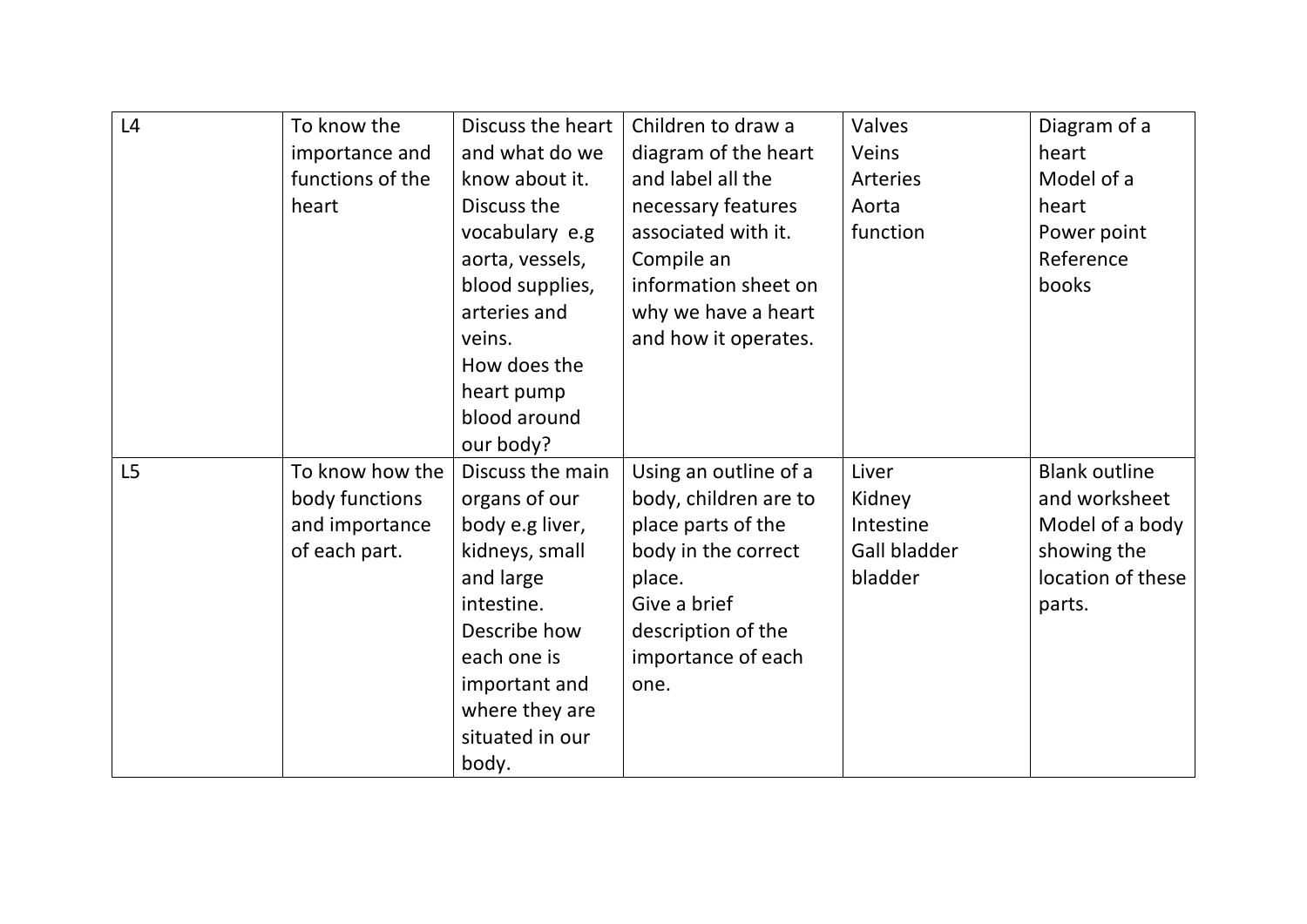| L6 | To know the     | Discuss the life     | Children to produce a    | Gestation        | Presentation |
|----|-----------------|----------------------|--------------------------|------------------|--------------|
|    | different life  | cycle of a human     | time line for humans     | adolesence       | Photographs  |
|    | cycles for      | from babyhood        | in the different stages  |                  | worksheets   |
|    | humans and      | trough to old age    | of life and give key     |                  |              |
|    | animals         | and they             | events that happen in    |                  |              |
|    |                 | changes that         | these stages.            |                  |              |
|    |                 | occur.               | Choose one animal        |                  |              |
|    |                 | How do animals       | and give                 |                  |              |
|    |                 | differ in their life | similarities/differences |                  |              |
|    |                 | cycles?              | of their life cycle and  |                  |              |
|    |                 | How does the         | what conclusions can     |                  |              |
|    |                 | gestation period     | they give.               |                  |              |
|    |                 | of humans and        |                          |                  |              |
|    |                 | certain animals      |                          |                  |              |
|    |                 | differ.              |                          |                  |              |
|    |                 | Which animal         |                          |                  |              |
|    |                 | lives the            |                          |                  |              |
|    |                 | longest?             |                          |                  |              |
|    |                 | Does longevity       |                          |                  |              |
|    |                 | relate to the size   |                          |                  |              |
|    |                 | of the animal?       |                          |                  |              |
| L7 | To know the     | Discuss what         | Children to write an     | Respiration      | Presentation |
|    | seven processes | processes do all     | account of each of the   | Excretion        | showing      |
|    | of humans -Mrs  | humans and           | seven processes in       | <b>Nutrition</b> | processes    |
|    | Gren            | animals              | their own words.         | reproduction     |              |
|    |                 | experience.          |                          |                  |              |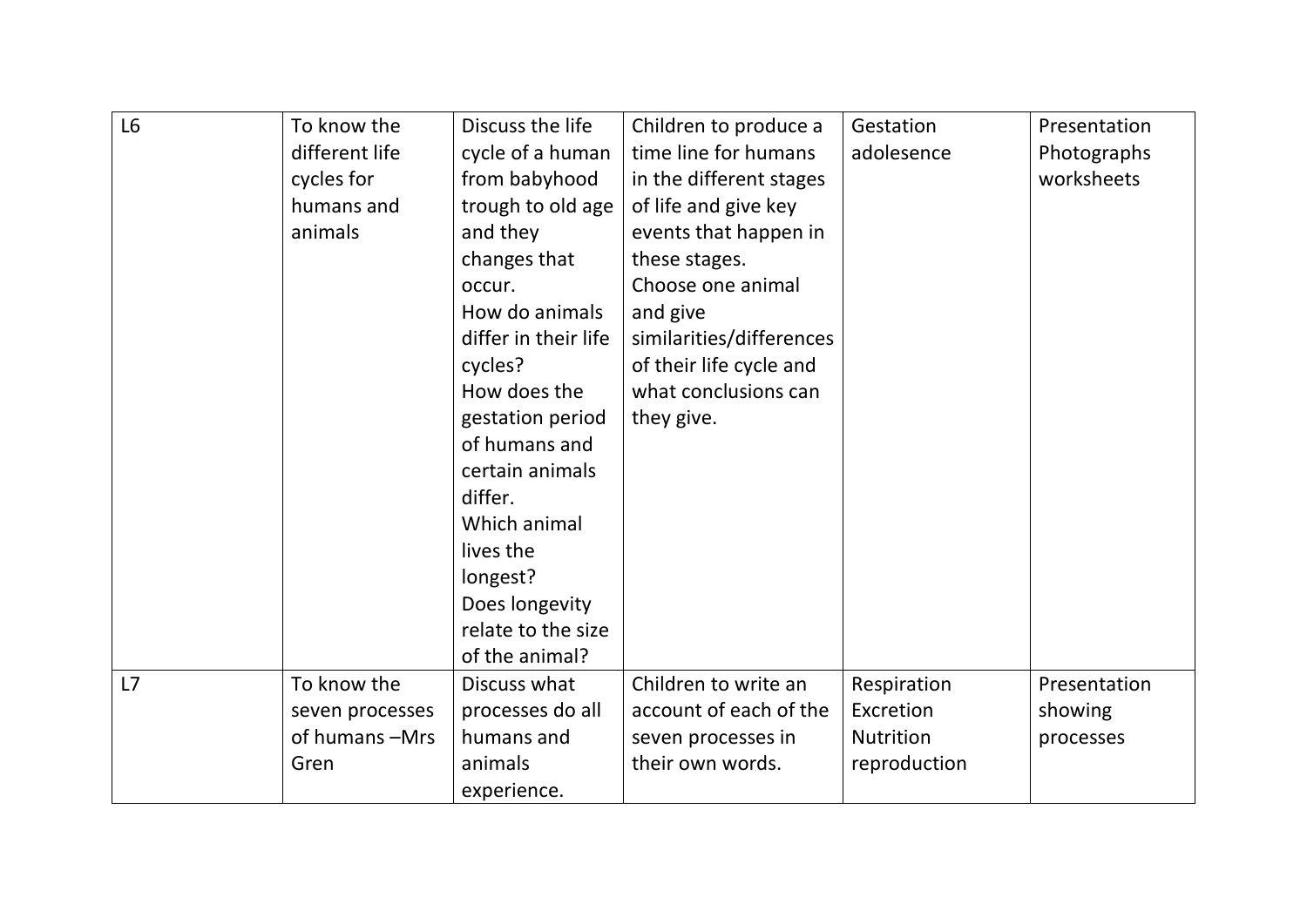| Explain each of    |  |  |
|--------------------|--|--|
| these processes    |  |  |
| and an             |  |  |
| explanation of     |  |  |
| each;              |  |  |
| Movement why       |  |  |
| do animals need    |  |  |
| to move?           |  |  |
| Respiration-       |  |  |
| release of         |  |  |
| energy             |  |  |
| Sensitivity why is |  |  |
| it important?      |  |  |
| $Growth -$         |  |  |
| happens to         |  |  |
| everything         |  |  |
| Reproduction-      |  |  |
| making more of     |  |  |
| ourselves          |  |  |
| Excretion-         |  |  |
| getting rid of     |  |  |
| poisonous waste    |  |  |
| Nutrition-         |  |  |
| importance of      |  |  |
| eating in order    |  |  |
| to survive         |  |  |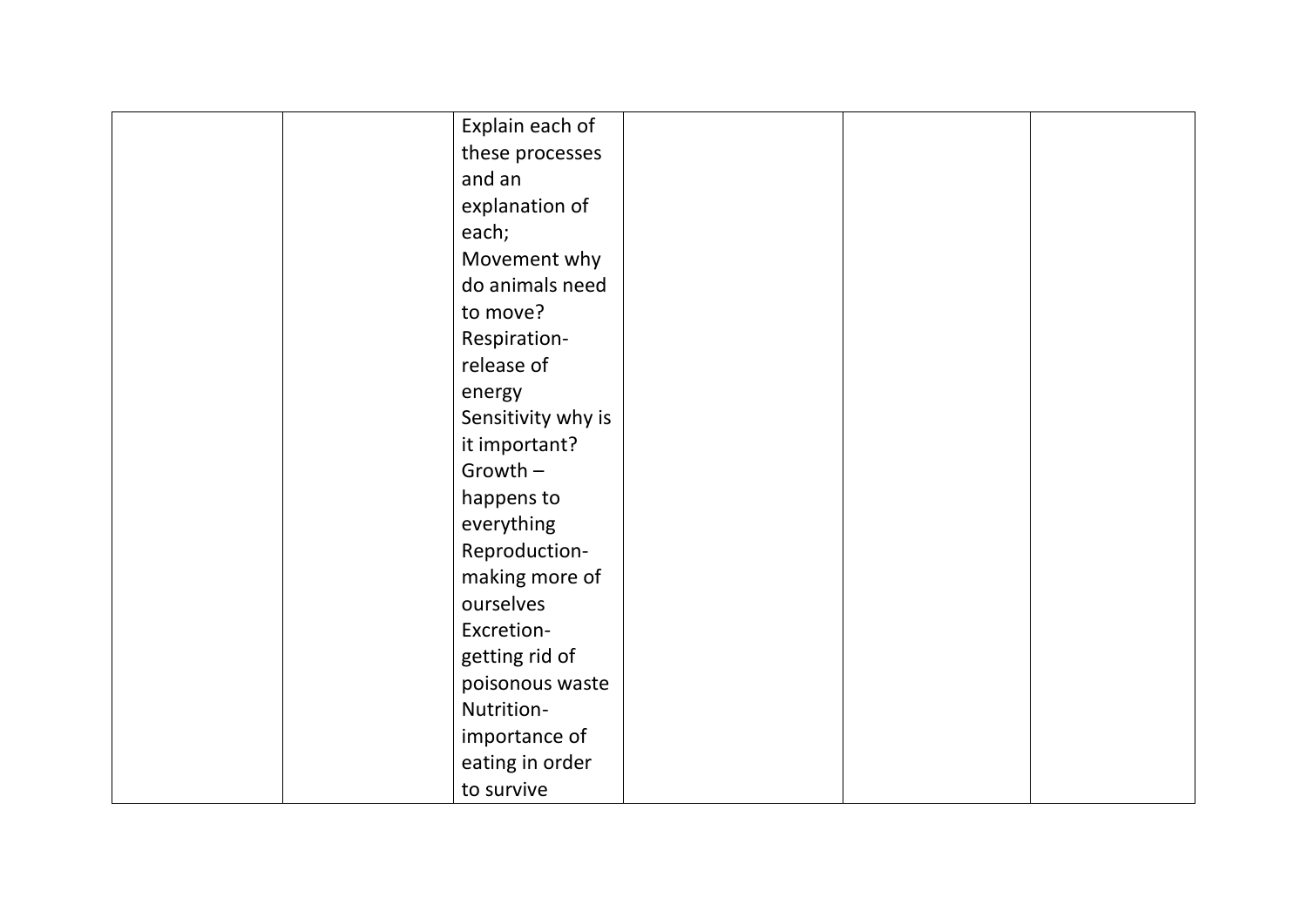| L <sub>8</sub> | To know the      | Discuss the        | Children to design a | Healthy/unhealthy | Images of a     |
|----------------|------------------|--------------------|----------------------|-------------------|-----------------|
|                | importance of    | importance of a    | poster demonstrating | lifestyle         | range of        |
|                | having a healthy | healthy diet-      | the importance of    |                   | different foods |
|                | diet             | what is meant by   | ensuring we eat      |                   |                 |
|                |                  | healthy and        | healthy and maintain |                   |                 |
|                |                  | unhealthy.         | a healthy level of   |                   |                 |
|                |                  | Which foods        | exercise.            |                   |                 |
|                |                  | would come into    |                      |                   |                 |
|                |                  | each category?     |                      |                   |                 |
|                |                  | What are the       |                      |                   |                 |
|                |                  | effects of an      |                      |                   |                 |
|                |                  | unhealthy diet $-$ |                      |                   |                 |
|                |                  | how might it       |                      |                   |                 |
|                |                  | affect our         |                      |                   |                 |
|                |                  | heart?             |                      |                   |                 |
|                |                  | What other         |                      |                   |                 |
|                |                  | factors are there  |                      |                   |                 |
|                |                  | for a healthy      |                      |                   |                 |
|                |                  | lifestyle-         |                      |                   |                 |
|                |                  | importance of      |                      |                   |                 |
|                |                  | exercise           |                      |                   |                 |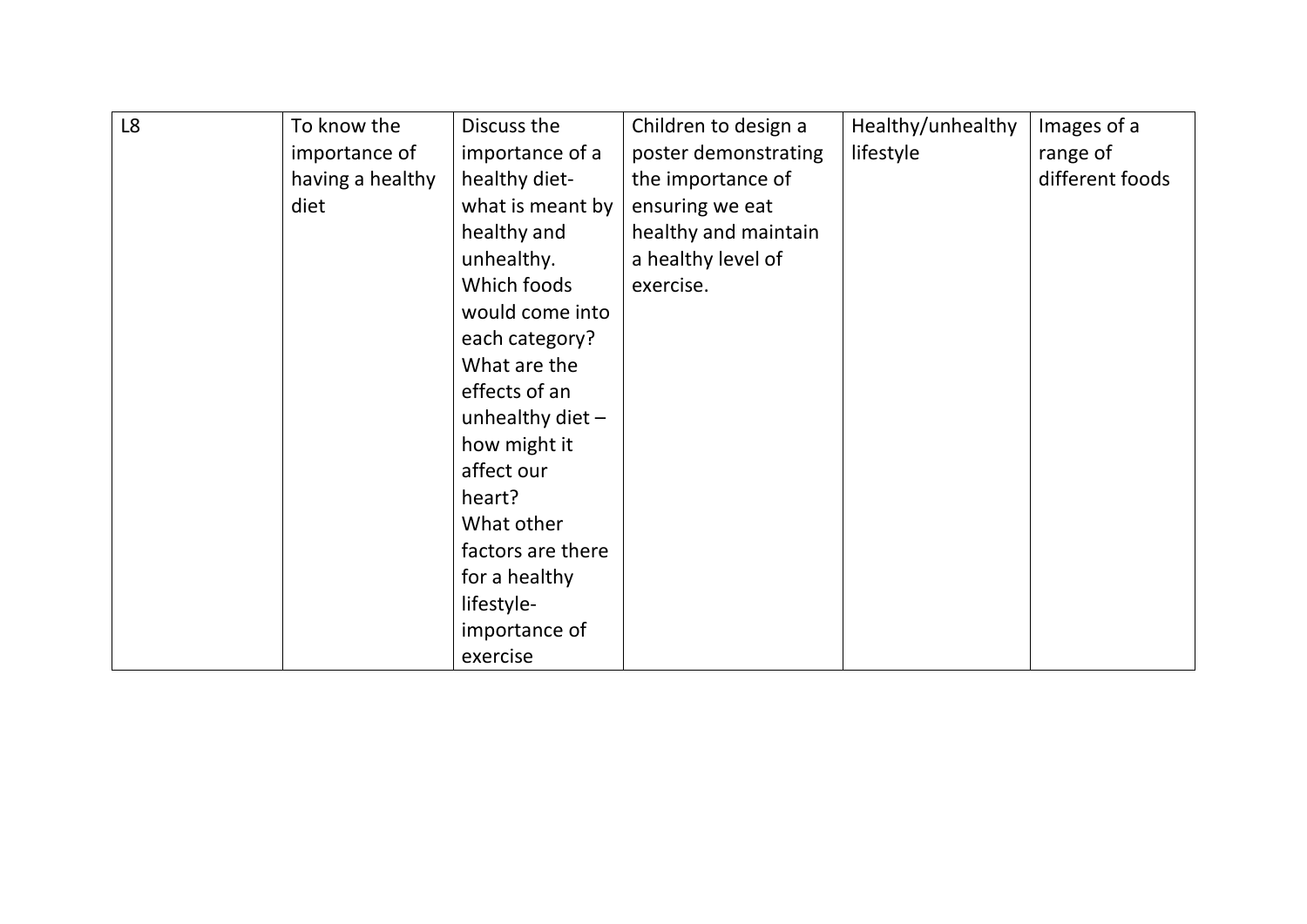| L9 | To know the     | Discuss what is   | Children to write      | <b>Nicotine</b> | Presentation  |
|----|-----------------|-------------------|------------------------|-----------------|---------------|
|    | dangers and     | in a cigarette.   | about the effects of   | tar             | showing the   |
|    | effects on our  | What is the       | smoking and using      |                 | effects of    |
|    | body that       | harmful part of a | diagrams, show how     |                 | smoking.      |
|    | cigarettes have | cigarette and     | many different parts   |                 | <b>Bottle</b> |
|    |                 | how does it       | of the body is         |                 | Cotton wool   |
|    |                 | damage our        | affected-lungs, teeth, |                 | cigarette     |
|    |                 | body?             | breath, fingers        |                 |               |
|    |                 | What part does    |                        |                 |               |
|    |                 | it affect the     |                        |                 |               |
|    |                 | most?             |                        |                 |               |
|    |                 | Discuss the lungs |                        |                 |               |
|    |                 | and teeth.        |                        |                 |               |
|    |                 | Demonstrate       |                        |                 |               |
|    |                 | from a distance   |                        |                 |               |
|    |                 | the effects of    |                        |                 |               |
|    |                 | smoking using a   |                        |                 |               |
|    |                 | lemonade bottle   |                        |                 |               |
|    |                 | (the lungs) and   |                        |                 |               |
|    |                 | cotton wool in    |                        |                 |               |
|    |                 | the neck of the   |                        |                 |               |
|    |                 | bottle which      |                        |                 |               |
|    |                 | collects the tar. |                        |                 |               |
|    |                 | Light a cigarette |                        |                 |               |
|    |                 | and push the      |                        |                 |               |
|    |                 | bottle slowly in  |                        |                 |               |